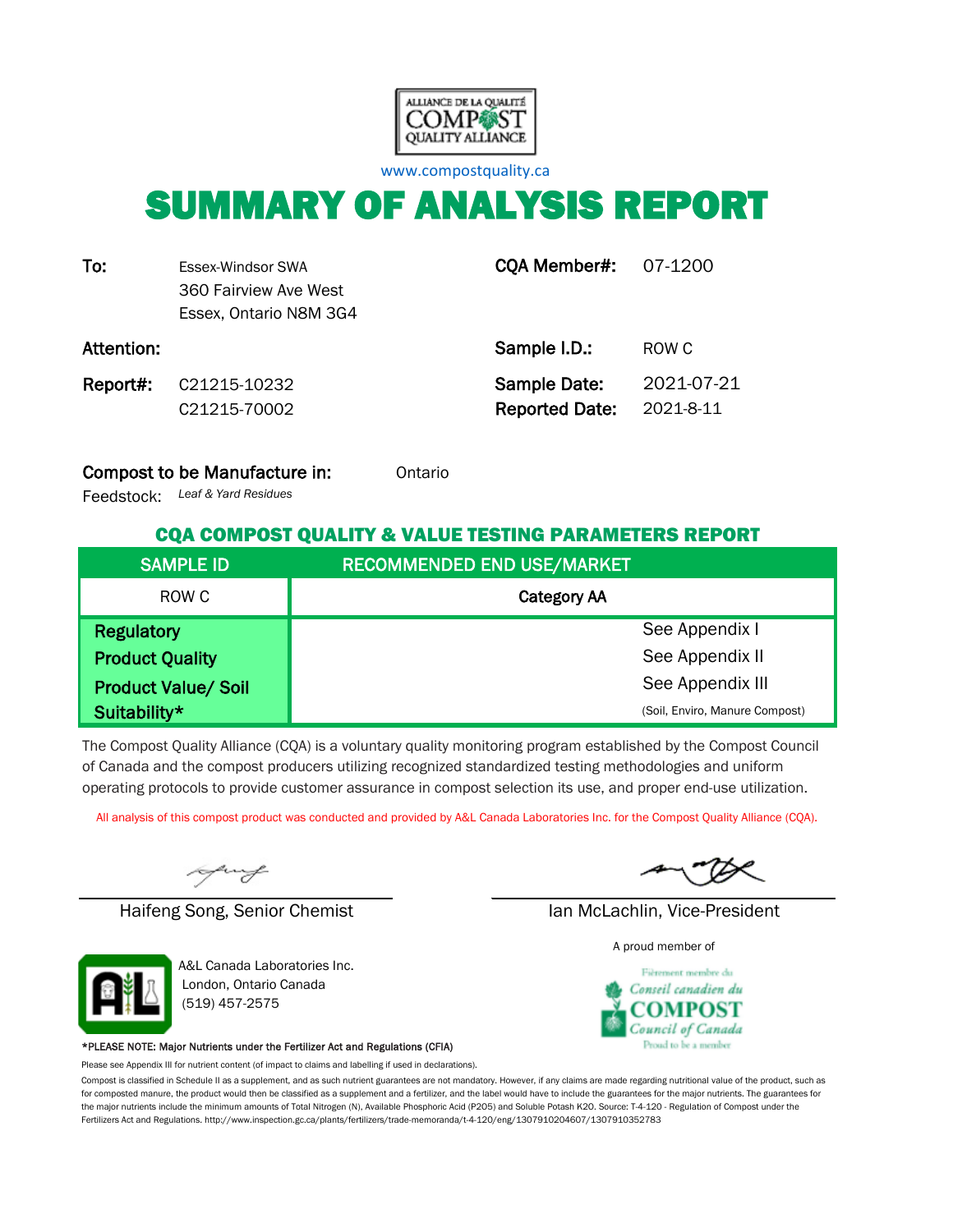

## Ontario Compost Guidelines 2012 & CFIA Fertilizer Act & Regulations Appendix I



#### A. Maximum Concentrations for Trace Metals in Compost - Ontario<sup>+</sup>

|                       |                     | <b>Category AA</b>                          | <b>Category A</b>  | <b>Category B</b> |  |  |  |
|-----------------------|---------------------|---------------------------------------------|--------------------|-------------------|--|--|--|
| <b>Trace Elements</b> | <b>Test Results</b> | <b>Maximum Concentration within Product</b> |                    |                   |  |  |  |
|                       | (ug/g)              |                                             | (mg/kg dry weight) |                   |  |  |  |
| Arsenic (As)          | 5.85                | 13                                          | 13                 | 75                |  |  |  |
| Cadmium (Cd)          | <b>BDL</b>          | 3                                           | 3                  | 20                |  |  |  |
| Chromium (Cr)         | 19.31               | 210                                         | 210                | 1060              |  |  |  |
| Cobalt (Co)           | 2.86                | 34                                          | 34                 | 150               |  |  |  |
| Copper (Cu)           | 37.10               | 100                                         | 400                | 760               |  |  |  |
| Lead (Pb)             | 18.94               | 150                                         | 150                | 500               |  |  |  |
| Mercury (Hg)          | <b>BDL</b>          | 0.8                                         | 0.8                | 5                 |  |  |  |
| Molybdenum (Mo)       | 3.30                | 5                                           | 5                  | 20                |  |  |  |
| Nickel (Ni)           | 10.62               | 62                                          | 62                 | 180               |  |  |  |
| Selenium (Se)         | <b>BDL</b>          | $\overline{2}$                              | $\overline{2}$     | 14                |  |  |  |
| Zinc(Zn)              | 117.00              | 500                                         | 700                | 1850              |  |  |  |

#### **B. Foreign Matter in Compost - Ontario**

|                                  | <b>Test Results</b>          | <b>Category AA</b>                                       | <b>Category A</b> | <b>Category B</b>        |  |
|----------------------------------|------------------------------|----------------------------------------------------------|-------------------|--------------------------|--|
| <b>Foreign Matter</b>            |                              | Contains < 1% FM greater than                            |                   | Contains < 2% FM greater |  |
| Percent (%) FM > 3mm/500mL       | 3mm and 0.5% plastics. Shall |                                                          | than 3mm and 0.5% |                          |  |
| Percent (%) Plastics > 3mm/500mL | <b>BDL</b>                   | not contain any FM greater than                          |                   | plastic. No FM >         |  |
| Pieces 25mm/500mL                | 0                            | 25mm/500mL                                               |                   | 25mm/500mL               |  |
| <b>Sharp Foreign Matter</b>      |                              |                                                          |                   | No more than 3 pieces of |  |
| Pieces > 3mm/500mL               | 0                            | No sharp matter that can cause<br>human or animal injury |                   | sharp matter no greater  |  |
| Pieces > 12.5mm/500mL            | 0                            |                                                          |                   | than 12.5mm/500mL        |  |

#### *C. Maturity/Stability - Ontarioᵻ*

| <b>Method</b>                          | <b>Test Results</b> | <b>Required Limits</b>                                  |  |  |  |  |
|----------------------------------------|---------------------|---------------------------------------------------------|--|--|--|--|
| CO <sub>2</sub> Respiration Rate       | 2.60                | $\leq$ 4 mg of carbon in the form of carbon dioxide per |  |  |  |  |
| CO <sub>2</sub> Respiration Rate       |                     | gram of organic matter per day                          |  |  |  |  |
| O <sub>2</sub> Uptake Respiration Rate |                     | $\leq$ 400 mg oxygen/kg of volatile solids (or organic  |  |  |  |  |
| O <sub>2</sub> Uptake Respiration Rate |                     | matter)/hour                                            |  |  |  |  |

#### *D. Pathogens - Ontarioᵻ*

| <b>Test Results</b><br>Pathogen |                 | <b>Required Limits</b>                                    |  |  |  |  |
|---------------------------------|-----------------|-----------------------------------------------------------|--|--|--|--|
| E. coli (MPN/g dry)             | - 3             | <1000 MPN/g total solids calculated on a dry weight basis |  |  |  |  |
| Salmonella (P-A/25g(ml))        | <b>NEGATIVE</b> | <3 MPN/4g total solids calculated on a dry weight basis   |  |  |  |  |

ᵻThe following references are from the Ontario Compost Quality Standards Guidelines July 2012

\*BDL = Below Detectable Limits

### *E. CFIA - Ontario*

| Parameter                | <b>Test Results  </b> |
|--------------------------|-----------------------|
| Total Organic Matter (%) | 46.64%                |
| Moisture (%)             | 25.30%                |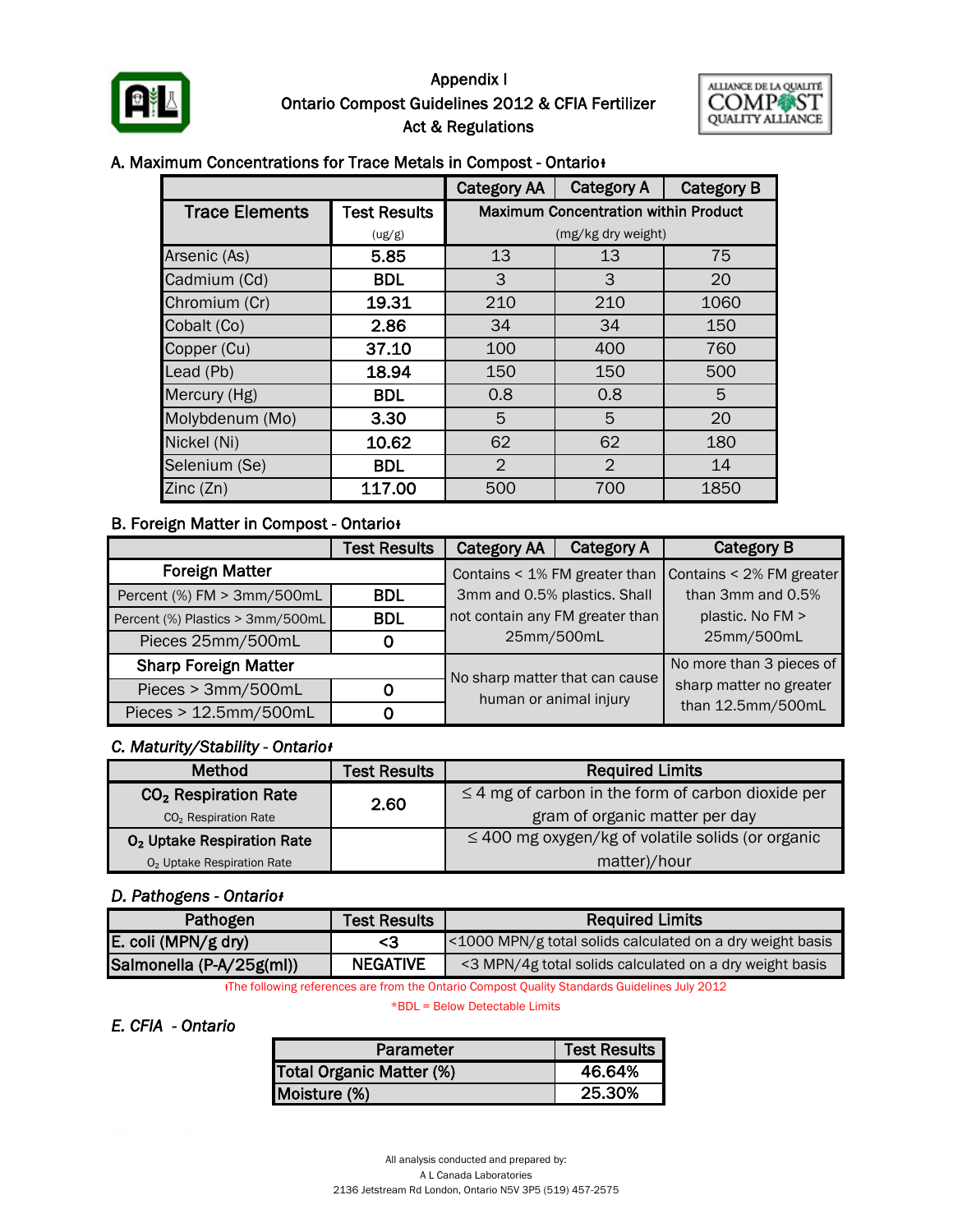

## Appendix II



### Finished Compost Quality

| Parameter                           | <b>Test Results</b> |
|-------------------------------------|---------------------|
| pH                                  | 8.2                 |
| <b>Carbon to Nitrogen Ratio</b>     | 10:1                |
| Particle Size/Texture (inch)+       | $1/4$ Inch          |
| Soluble Salts (ms/cm)               | 2.0                 |
| <b>Sodium Base Saturation (%Na)</b> | 1.45%               |
| <b>Major Nutrients</b>              |                     |
| Available Potassium (%K)            | 27.90%              |
| Available Magnesium (%Mg)           | 24.33%              |
| Available Calcium (%Ca)             | 46.32%              |

+ Majority of sample passes through this sieve size

#### Reference Compost Quality Parameters for CQA

| <b>Use</b>                             | pH          | C.N   | <b>Moisture</b> | <b>Particle Size</b> | <b>Soluble Salts</b> | %Na     |
|----------------------------------------|-------------|-------|-----------------|----------------------|----------------------|---------|
| Remediation                            | $5.8 - 8.5$ | 10-40 | NA.             | $<$ 2 in             | $20$                 | $3%$    |
| Soil Amendment                         | $5.8 - 8.5$ | 10-30 | <b>NA</b>       | $<1/2$ in            | < 6                  | < 2%    |
| Landscaping                            | $5.8 - 8.5$ | 12-22 | < 50%           | $<1/2$ in            | $<$ 5                | < 2%    |
| <b>Planting Media</b>                  | $5.5 - 7.8$ | 12-22 | < 50%           | $<1/2$ in            | $\leq 4$             | < 2%    |
| Turf Establishment &<br>Topdressing    | $5.5 - 7.8$ | 12-22 | < 50%           | $<3/8$ in            | <3                   | $< 1\%$ |
| <b>Greenhouse Seeding</b>              | $6 - 7$     | 12-22 | < 25%           | $< 1/4$ in           | $2$                  | < 0.5%  |
| Greenhouse<br>Establishement           | $6 - 7$     | 12-22 | $30%$           | $<1/2$ in            | $2 - 3.5$            | < 0.5%  |
| <b>Field Nursery</b>                   | $5.8 - 8$   | 10-30 | < 50%           | $<1/2$ in            | < 3.5                | $< 1\%$ |
| <b>Agricultural Soil</b><br>Amendments | $6 - 8$     | 10-30 | < 50%           | $<1/2$ in            | $20$                 | none    |
| <b>Potting Soil</b>                    | $5.5 - 7.2$ | 12-22 | < 50%           | $<1/4$ in            | $2$                  | $< 1\%$ |

Unrestricted Use: Category AA and Category A - Compost that can be used in any application, such as agricultural lands, residential gardens, horticultural operations, the nursery industry, and other businesses. Category A criteria for trace elements are achievable using best source separated MSW feedstock, municipal biosolids, pulp and paper mill biosolids, or manure.

Restricted Use: Category B - Compost that has a restricted use because of the presence of sharp foreign matter or higher trace element content. Category B compost may require additional control when deemed necessary by a province or territory.

Note: For a compost to meet the unrestricted use category, it must meet the unrestricted (Category A) requirements for all trace elements and sharp foreign matter. If the compost fails one criterion of the guideline for unrestricted use but meets the criteria for restricted (Category B) use, then is is classified as a Category B product. Products that do not meet the criteria for either Category A or B must be used or disposed of appropriately.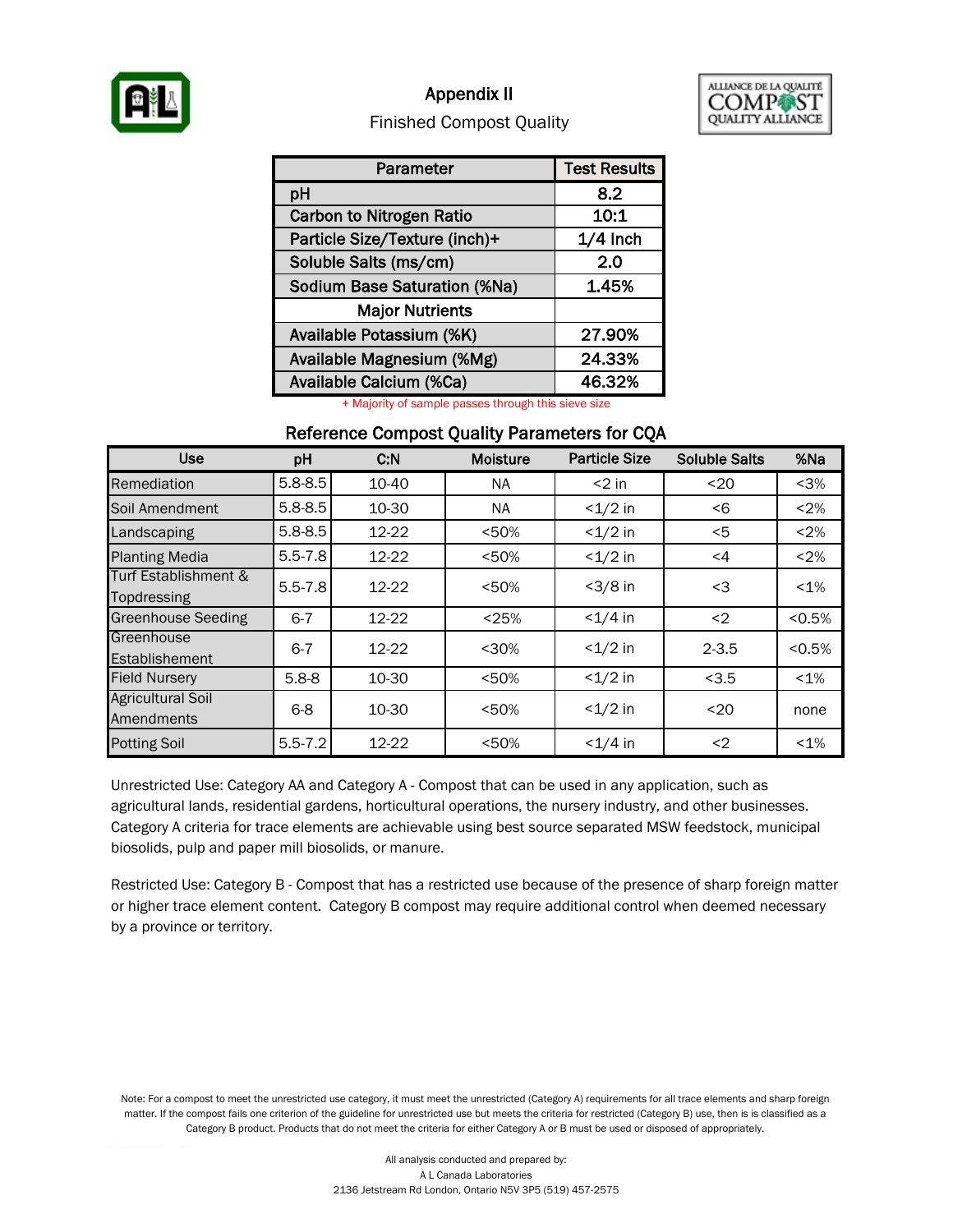

## Compost Agricultural Product Value as is basis Appendix III



| <b>Agricultural End-Use</b>           | <b>Analysis Result</b> | Unit  | Quantity in lbs/T |  |  |  |  |  |  |
|---------------------------------------|------------------------|-------|-------------------|--|--|--|--|--|--|
| <b>Physical Parameters</b>            |                        |       |                   |  |  |  |  |  |  |
| <b>Dry Matter</b>                     | 74.70%                 | %     |                   |  |  |  |  |  |  |
| pH                                    | 8.2                    |       |                   |  |  |  |  |  |  |
| <b>Bulk Density</b>                   | 583                    | kg/m3 |                   |  |  |  |  |  |  |
| <b>C:N Ratio</b>                      | 10:1                   |       |                   |  |  |  |  |  |  |
| <b>Fertilizer Equivalent Minerals</b> |                        |       |                   |  |  |  |  |  |  |
| <b>Nitrogen Total</b>                 | 2.49%                  | $\%$  | 49.8              |  |  |  |  |  |  |
| Ammonium Nitrogen                     | 227.35                 | ppm   | 0.45              |  |  |  |  |  |  |
| Total Phosphate (P as P205)           | 0.33%                  | %     | 6.6               |  |  |  |  |  |  |
| Total Potash (K as K20)               | 0.83%                  | %     | 16.6              |  |  |  |  |  |  |
| Calcium                               | 2.33%                  | %     | 46.6              |  |  |  |  |  |  |
| Magnesium                             | 0.63%                  | %     | 12.6              |  |  |  |  |  |  |
| <b>Sulfur</b>                         | 1490.27                | ppm   | 3.0               |  |  |  |  |  |  |

The Compost Quality Assurance program goes beyond the provincial requirements to establish full value and appropriate end-use. The Compost Report and Compost End-use table in Appendix II, has 10 different compost application uses from soil remediation, through to potting soil blends. Of note are available soluble salt limits and the percent available sodium for sensitive plants. Appendix III, lists the primary agricultural use parameters and quantitative nutrient content that reflects this compost samples agricultural end-use, and application value. This value includes macro and micro nutrients, soil building properties such as the addition of organic matter, increasing moisture holding capacity, and the soils slow release nutrients. These parameters improve beneficial soil health components soil structure and stability.

The results of our testing on this sample indicates that this product is a fine textured, compost (90%+ 1/4 in.), with rich mineral properties, which would meet criteria for agricultural soil amendment, blending and topdressing end-uses purposes. The C:N ratio 10:1 from Appendix II, on the soil suitability report indicates a low C:N ratio and indicating good nitrogen availability. The low C:N ratio in conjunction with the higher total nitrogen content listed in Appendix III indicates early high available nitrogen levels, and should be considered for crop planning.

The proportion of available sodium (1.45% Na), which if used in too heavy a proportion could cause some problems with sensitive species. The sodium levels of this compost sample though high, is suitable for agricultural broadcast field applications and are made to improve the organic matter level and major nutrients phosphorus, potassium and magnesium levels. The compost is also rich in available calcium, sulfur, and zinc, which make it ideal for soil enriching, and amendment. We recommend blending this material at a minimum of 2-3 parts soil blended to each part of this compost to dilute the sodium concentration.

Major Nutrients - Compost is classified in Schedule II (CFIA Fertilizer Act & Regulations) as a supplement, and as such, nutrient guarantees are not mandatory. However, if any claims are made regarding nutritional value of the product, such as for composted manure, the product would then be classified as a supplement and a fertilizer, and label would have to include the guarantees for the major nutrients. The guarantees for the major nutrients include the minimum amounts of Total Nitrogen (N), Available Phosphoric Acid (P2O5) and Soluble Potash (K2O).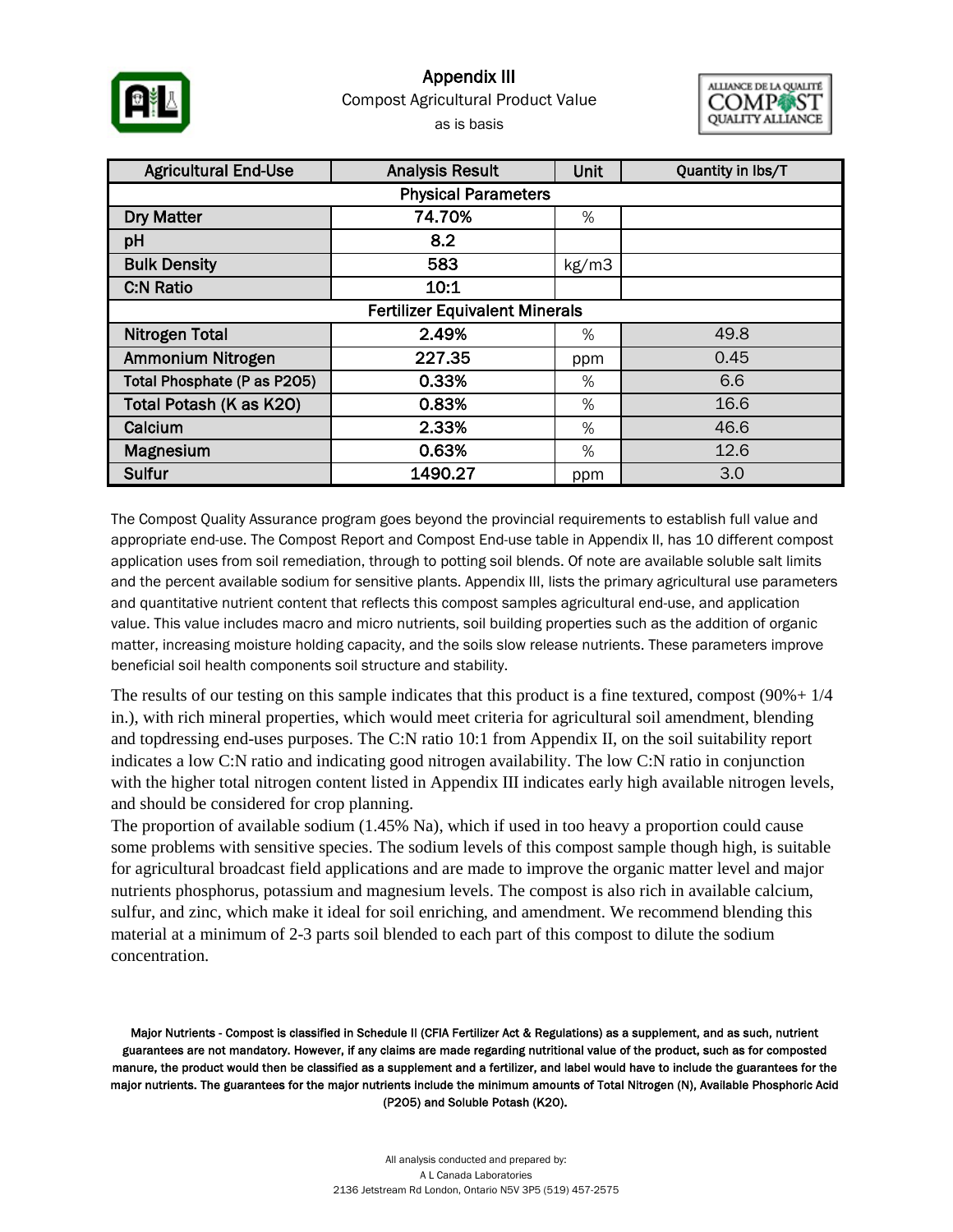# **Report Number:** C21215-10232 **A & L Canada Laboratories Inc.**<br>Account Number: 98043 **A & L** 2136 Jetstream Road, London, Ontario, N5V 3P5

2136 Jetstream Road, London, Ontario, N5V 3P5 Telephone: (519) 457-2575 Fax: (519) 457-2664

**For:** ROW C

C21215-10232



**To:** ESSEX-WINDSOR SWA 360 FAIRVIEW AVE WEST SUITE 211 ESSEX, ON N8M 3G4

519-776-6370

**Reported Date:** 

## **Prorted Date:**  $\bullet$  **Printed Date: Printed Date: Printed Date: COMPOST REPORT**

Page:  $1 / 1$ 

| Sample<br>Number | Lab<br>Number  | pH                  | Lime<br>Index  |                  | Available<br>Organic Matter % | Phosphorus<br>P ppm | Potassium<br>K ppm     |                          | Magnesium<br>Mg ppm         | Calcium<br>Ca ppm |
|------------------|----------------|---------------------|----------------|------------------|-------------------------------|---------------------|------------------------|--------------------------|-----------------------------|-------------------|
| <b>ROWC</b>      | 36952          | 8.2                 | 6.9            |                  | 36.9                          | 484                 | 3881                   |                          | 1055                        | 3304              |
| Sulfur<br>S ppm  | Zinc<br>Zn ppm | Manganese<br>Mn ppm | Iron<br>Fe ppm | Copper<br>Cu ppm | Boron<br>B ppm                | Sodium<br>Na ppm    | Nitrate-N<br>NO3-N ppm | Soluble<br>Salt<br>ms/cm | Nitrogen<br>(Total)<br>(% ) | Chloride<br>ppm   |
| 73               | 18.4           | 33                  | 232            | 1.3              | 1.8                           | 119                 | 11                     | 2.0                      | 2.49                        | 1904              |

#### **INTERPRETATION**

| <b>CEC</b>     |       | <b>Percent Base Saturation</b> |          |           |      | Proportional Equivalents (meq) |      |       |      | <b>Cation Ratio</b> |       | C/N Ratio |
|----------------|-------|--------------------------------|----------|-----------|------|--------------------------------|------|-------|------|---------------------|-------|-----------|
| meg/100g       | % BS  | % K                            | % Mg     | % Ca      | % Na | Κ                              | Mg   | Ca    | Na   | Mg/K                | Ca/Mg |           |
| 35.7           | 100.0 | 27.90                          | 24.33    | 46.32     | 1.45 | 9.95                           | 8.68 | 16.52 | 0.52 | 1:1                 | 2:1   | 10:1      |
|                |       |                                |          |           |      |                                |      |       |      |                     |       |           |
| Optimum Range: |       | $3 - 5$                        | $8 - 20$ | $60 - 80$ |      | $0.5 - 1.3$                    |      |       |      | 7:                  | 5:1   |           |

**CQA**

\* Results reported on a dry weight basis.

**The results of this report relate to the sample submitted and analyzed.** 

\* Crop yield is influenced by a number of factors in addition to soil fertility. **Results Authorized By: Ian McLachlin, Vice President**

**No guarantee or warranty concerning crop performance is made by A & L.**

**A&L Canada Laboratories Inc. is accredited by the Standards Council of Canada for specific tests as listed on www.scc.ca and by the Canadian Association for Laboratory Accreditation as listed on www.cala.ca**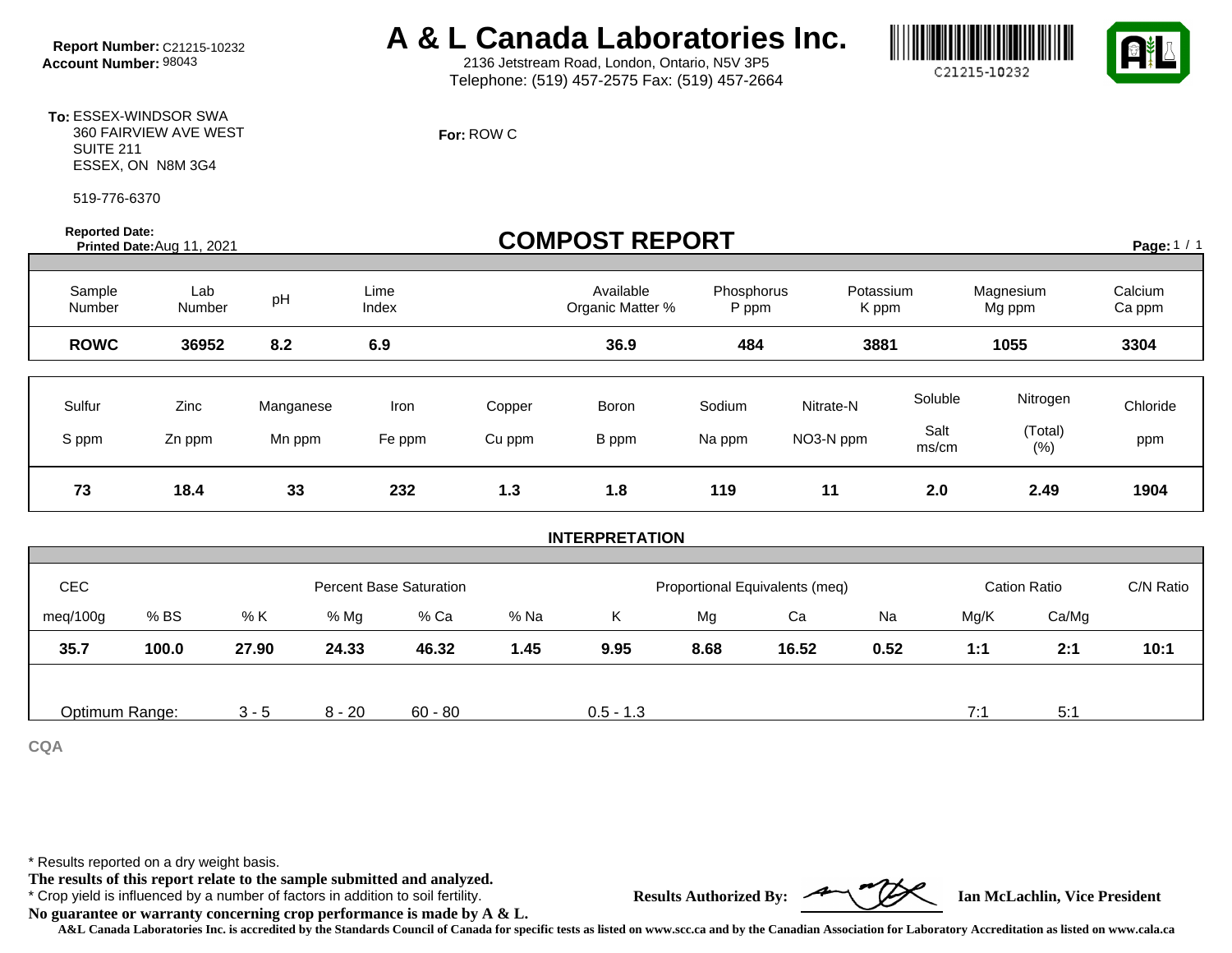**REPORT NUMBER: C21215-10232** 

**A & L Canada Laboratories Inc.**<br>2136 Jetstream Rd. London, Ontario, N5V 3P5

**ACCOUNT NUMBER:** 98043 Telephone: (519) 457-2575 Fax: (519) 457-2664



PAGE: 1 / 1

# **REPORT OF ANALYSIS**

**TO:** ESSEX-WINDSOR SWA **DATE RECEIVED:** 2021-08-03 360 FAIRVIEW AVE WEST **DATE REPORTED:** 2021-08-11 SUITE 211 **RE:** ROW C **PAGE:** 1 / ESSEX, ON N8M 3G4 CQA2100339

| <b>LAB NO.</b> | .<br>-IL    | <b>YSIS</b><br>ANA    | <b>RESULT</b> | <b>UNIT</b> | <b>THOD</b><br>.<br>ME |
|----------------|-------------|-----------------------|---------------|-------------|------------------------|
| 36952          | <b>ROWC</b> | Nitr<br>otal)<br>חב∩ר | ـ             |             | ባ2-.<br>' 1/1          |



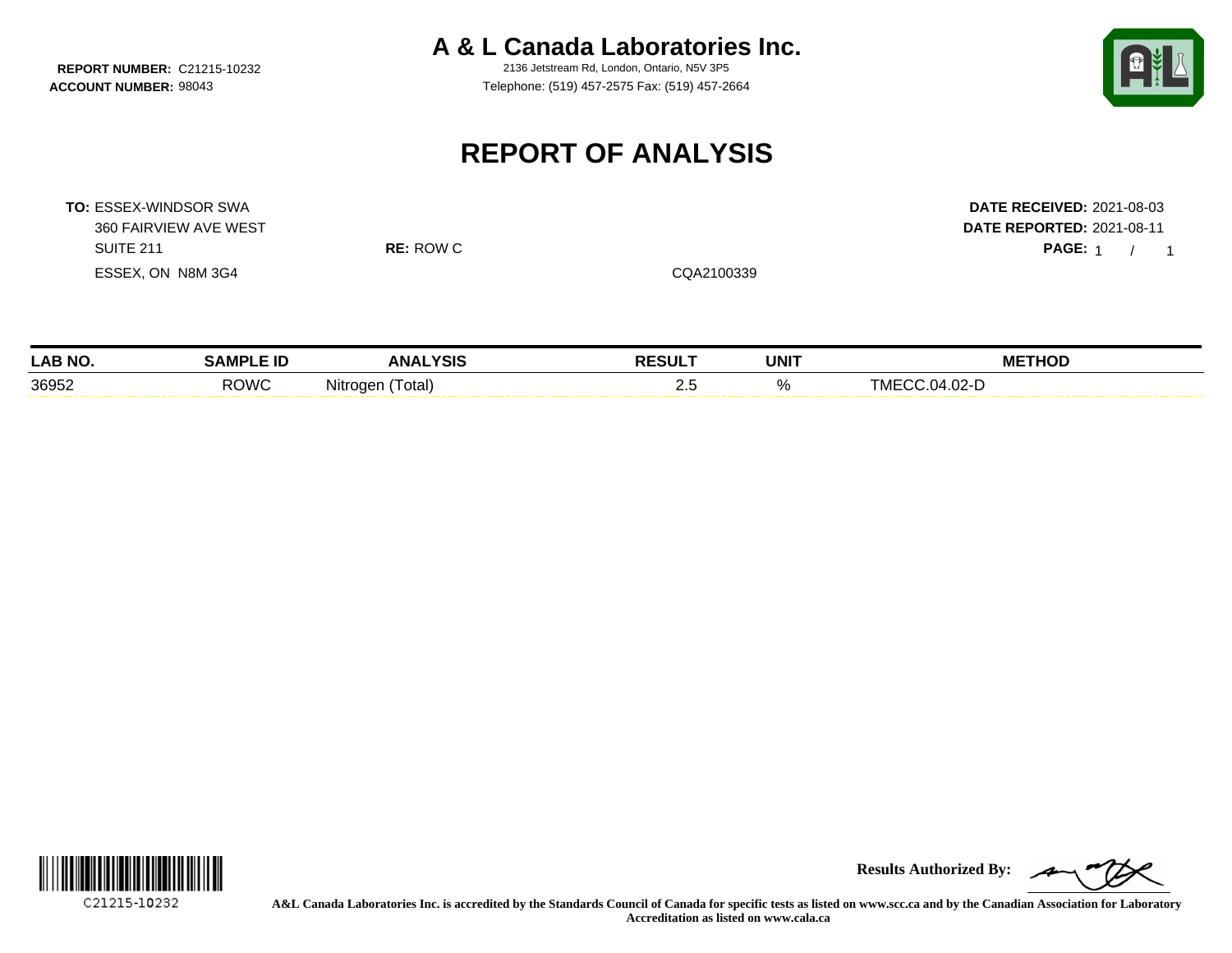REPORT NO.<br>C21215-70002 A & L Canada Laboratories Inc. **ACCOUNT NUMBER** 2136 Jetstream Road, London, ON, N5V 3P5 Tel: (519) 457-2575 Fax: (519) 457-2664

**FOR:**ROW "C"

98043

**TO:**ESSEX-WINDSOR SWA 360 FAIRVIEW AVE WEST SUITE 211 ESSEX, ON N8M 3G4

**Phone:**800-563-3377 **Fax:**519-776-6370

# **CERTIFICATE OF ANALYSIS**

 $1/3$ 

**PROJECT NO: SAMPLE MATRIX:** COMPOST **DATE SAMPLED:** 2021-07-27 **PO#: DATE RECEIVED:**2021-08-03 **LAB NUMBER:**2157004 **DATE REPORTED:**2021-08-11 **DATE PRINTED:**2021-08-11

| <b>PARAMETER</b> | <b>Result</b> | <b>UNIT</b> | <b>DETECTION</b><br><b>LIMIT</b> | <b>METHOD REFERENCE</b>         |
|------------------|---------------|-------------|----------------------------------|---------------------------------|
| Arsenic          | 5.85          | ug/g        | 1.00                             | EPA 3050B/6010B(mod) *          |
| Cadmium          | <b>BDL</b>    | uq/q        | 1.00                             | EPA 3050B/6010B(mod) *          |
| Cobalt           | 2.86          | uq/q        | 1.00                             | TMECC 4.06;EPA 3050/6010(mod)*  |
| Chromium         | 19.31         | ug/g        | 1.00                             | TMECC.04.06;EPA 3050/6010(mod*  |
| Copper           | 37.10         | uq/q        | 1.00                             | TMECC 4.06; EPA 3050/6010(mod)* |
| Mercury          | <b>BDL</b>    | ug/g        | 0.10                             | EPA 7471 *                      |
| Molybdenum       | 3.3           | u g/g       | 1.0                              | TMECC.04.06;EPA 3050/6010(mod*  |
| Nickel           | 10.62         | ug/g        | 1.00                             | TMECC 4.06; EPA 3050/6010(mod)* |
| Lead             | 18.94         | uq/q        | 1.00                             | EPA 3050B/6010B(mod) *          |
| Selenium         | <b>BDL</b>    | uq/q        | 1.00                             | EPA 3050/6010 (mod) *           |
| Zinc             | 117.00        | uq/q        | 1.00                             | TMECC 4.06;EPA 3050/6010(mod)*  |

\* - accredited test

BDL - Below detectable levels

**The results of this report relate to the sample submitted and analyzed.** 



**Results Authorized By:**

**Haifeng Song, Ph.D., C.Chem. Lab Director**

**A&L Canada Laboratories Inc. is accredited by the Standards Council of Canada for specific tests as listed on www.scc.ca and by the Canadian Association for Laboratory Accreditation as listed on www.cala.ca** Additional information available upon request<br>This Certificate of Analysis has been prepared for use by the Recipient only. Possession of this Certificate of Analysis, does not carry with the right to reproduction or publi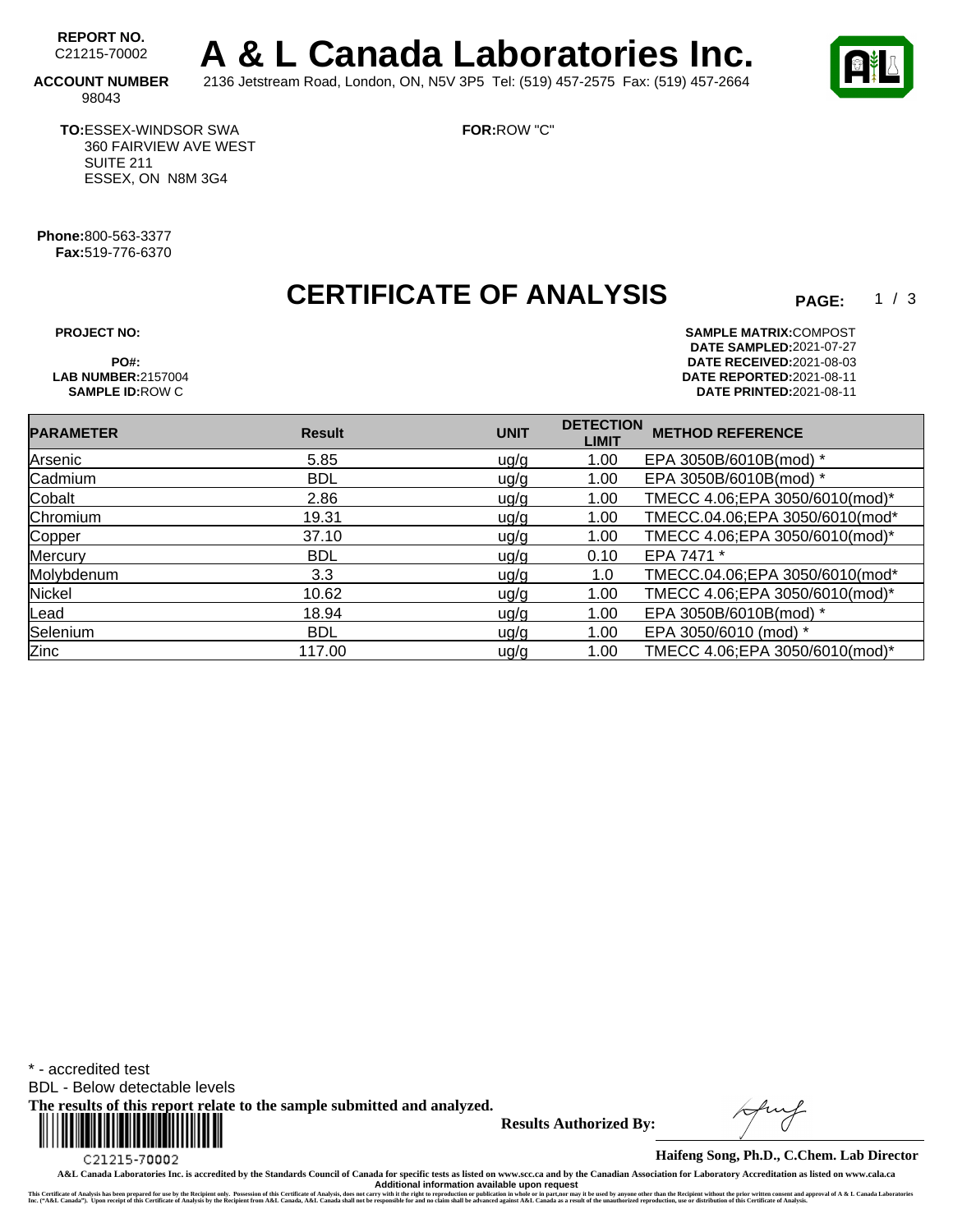REPORT NO.<br>C21215-70002 A & L Canada Laboratories Inc. **ACCOUNT NUMBER** 2136 Jetstream Road, London, ON, N5V 3P5 Tel: (519) 457-2575 Fax: (519) 457-2664

 $2/3$ 

98043

**TO:**ESSEX-WINDSOR SWA 360 FAIRVIEW AVE WEST SUITE 211 ESSEX, ON N8M 3G4

**FOR:**ROW "C"

**Phone:**800-563-3377 **Fax:**519-776-6370

# **CERTIFICATE OF ANALYSIS**

**PROJECT NO: SAMPLE MATRIX:** COMPOST **DATE SAMPLED:** 2021-07-27 **PO#: DATE RECEIVED:**2021-08-03 **LAB NUMBER:**2157004 **DATE REPORTED:**2021-08-11 **SAMPLE ID:**ROW C **DATE PRINTED:**2021-08-11

| <b>PARAMETER</b>                     | <b>Result</b>   | <b>UNIT</b>            | <b>DETECTION</b><br><b>LIMIT</b> | <b>METHOD REFERENCE</b> |
|--------------------------------------|-----------------|------------------------|----------------------------------|-------------------------|
| E. coli                              | $3$             | MPN/g dry              | 3                                | <b>TMECC 07.01</b>      |
| Salmonella spp.                      | <b>NEGATIVE</b> | $P-A/$                 | 1 CFU                            | MFLP-75 *               |
|                                      |                 | 25.0 <sub>g</sub> (ml) |                                  |                         |
| Total sharps $> 2.8$ mm <sup>*</sup> | 0               | pieces/500ml           |                                  | TMECC 03.08             |
| Total sharps > 12.5 mm               | $\Omega$        | pieces/500ml           |                                  | <b>TMECC 03.08</b>      |
| Total $FM > 2.8$ mm*                 | <b>BDL</b>      | $\%$                   | 0.01                             | <b>TMECC 03.08</b>      |
| Total $FM > 25$ mm                   | 0               | pieces/500ml           |                                  | <b>TMECC 03.08</b>      |
| Total plastics > 2.8 mm*             | <b>BDL</b>      | %                      | 0.01                             | <b>TMECC 03.08</b>      |
| Total Organic Matter @ 550 deg C     | 46.64           | %                      | 0.10                             | LOI@550C                |
| Moisture                             | 25.30           | $\%$                   | 0.10                             | TMECC.03.09-A           |
| Sieve 2 Inch (% Passing)             | 100.00          | %                      | 0.10                             | ASTMD422                |
| Sieve 1 Inch (% Passing)             | 100.00          | $\%$                   | 0.10                             | ASTMD422                |
| Sieve 1/2 Inch (% Passing)           | 99.30           | %                      | 0.10                             | ASTMD422                |
| Sieve 3/8 Inch (% Passing)           | 95.50           | $\%$                   | 0.01                             | ASTMD422                |
| Sieve 1/4 Inch (% Passing)           | 89.50           | $\%$                   | 0.10                             | ASTMD422                |
| Compost Stability Index              | 7               | ---                    |                                  | TMECC.05.08-B           |
| Respiration-mgCO2-C/g OM/day         | 2.60            | mgCO2-C/               | 0.01                             | <b>TMECC.05.08-B</b>    |
|                                      |                 | gOM/day                |                                  |                         |
| Respiration - mgCO2-C/g TS/day       | 1.20            | mgCO2-C/               | 0.01                             | <b>TMECC.05.08-B</b>    |
|                                      |                 | gTS/day                |                                  |                         |

Maturity Index: 7 - Well matured, aged compost, cured; few limitations for usage.

\* - accredited test

BDL - Below detectable levels

**The results of this report relate to the sample submitted and analyzed.** 



**Results Authorized By:**

**Haifeng Song, Ph.D., C.Chem. Lab Director**

**A&L Canada Laboratories Inc. is accredited by the Standards Council of Canada for specific tests as listed on www.scc.ca and by the Canadian Association for Laboratory Accreditation as listed on www.cala.ca** Additional information available upon request<br>This Certificate of Analysis has been prepared for use by the Recipient only. Possession of this Certificate of Analysis, does not carry with the right to reproduction or publi